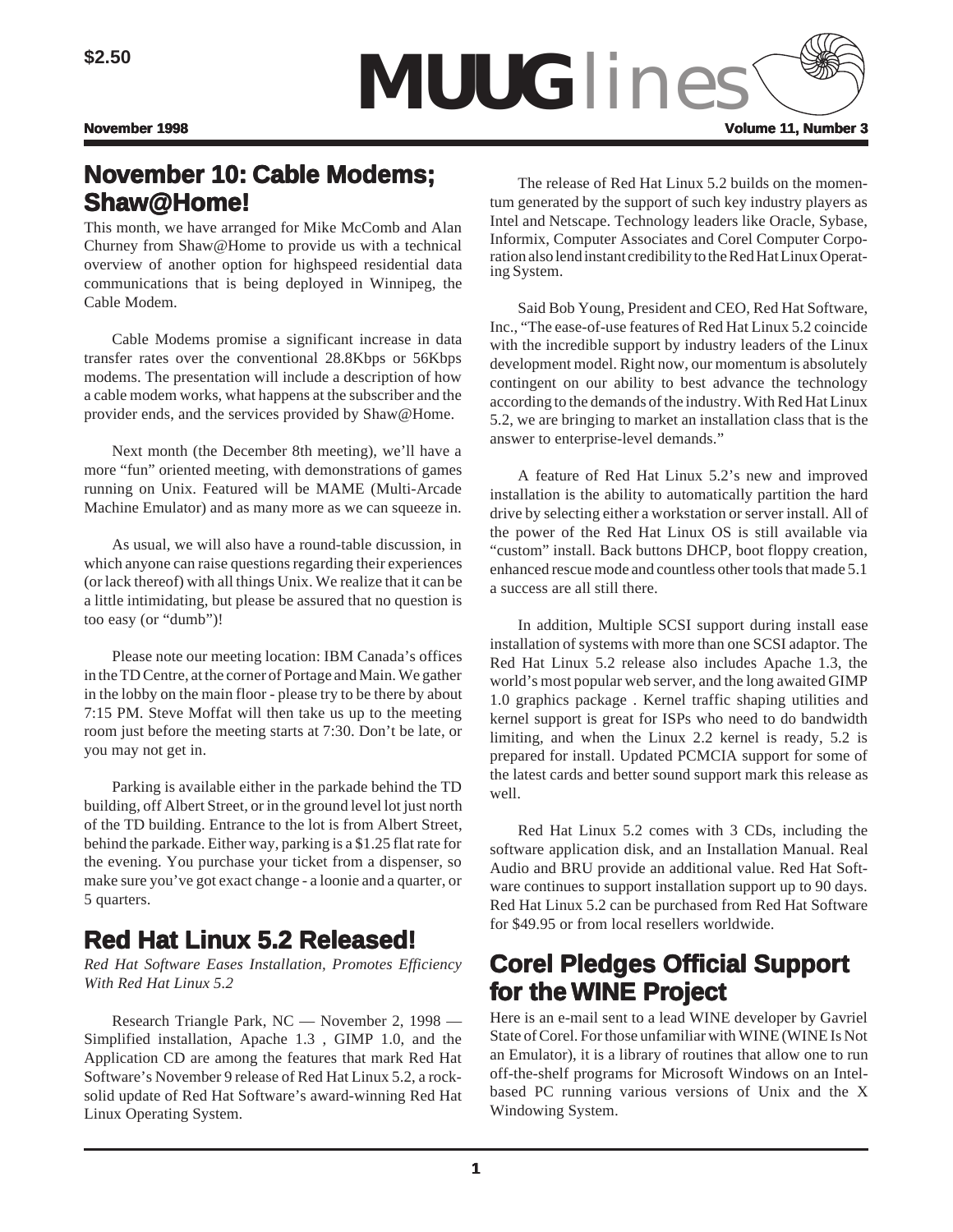#### **Volume11, Number 3 November 1998**

#### WINE folks,

Myself and several other folks at Corel have been following the development of Wine for some time, and we've reached a few conclusions that I hope you'll be interested in. Before I get into too much detail, let me give you a bit of my background: I've been the engineering lead for our Macintosh graphics software team for the last few years, most recently shipping CorelDRAW 8 for the Mac (http://www.corel.com/ draw8mac/). Since Draw consists of millions of lines of code written to Win32 APIs, we developed our own Win32-on-MacOS library that provides both excellent performance and native UI look-and-feel. I'm currently in charge of our efforts to port applications software to Linux and other free Unix variants. Other members of my team include engineers familiar with the inner workings of our jBridge product (http:// www.corel.com/jBridge).

We've been exploring the Wine code for the past few weeks, and we've done some experimentation (read: hacking) that's allowed us to get an impressive proportion of Quattro Pro running under Linux. The fact that we were able to get this far is a testament to the phenomenal efforts of the Wine community over the past several years.

This demonstration was enough to convince myself and others that Wine is an excellent choice for getting our applications ported. Aside from the technical aspects, there are a number of other compelling reasons for us to consider Wine: licensing isn't an issue, as it is with other Win32 emulation libraries; the fact that Wine is Open Source means that there's more peer review of code; and most importantly, efforts to improve Wine so that it runs our applications well will spill over to other software, helping to make Wine a more viable solution to run other Win32 apps on Linux. That, in turn, makes Linux a more viable platform for users considering the switch from Windows.

We also contacted Alexandre Julliard and Douglas Ridgway via e-mail, and they were both very supportive of our participation.

For all of these reasons, we've decided to put our support into the Wine effort. We are actively committing engineering resources to the Wine project. Once our exploration and evaluation has settled down a bit (read: we've cleaned up our hacks), we'll begin submitting patches to Alexandre to review and commit to the CVS tree. We'll be spending some effort on getting the WordPerfect Suite 8 applications running under Wine, but our primary focus will be on porting our WordPerfect Suite 9 applications using WineLib. We'll also begin participating publicly on the WINE newsgroup and mailing lists, so

that we can contribute our ideas as well as our code. You should be seeing a lot more of us in the future.

Gavriel State Project Leader - Linux Applications Software Corel Corporation gavriels@corel.com

## **The Big IDG Launch**

*Launch of LinuxWorld Conference and Expo and LinuxWorld Online Addresses Fastest-Growing Operating System Environment*

Boston, MA -- International Data Group (IDG), the world's leading IT media and information company, today unveiled plans to launch a global product line of events and publications to address the needs of the rapidly growing Linux market. IDG World Expo, the world's leading producer of ITfocused conferences and expositions, will produce LinuxWorld Conference & Expo, the first international exposition addressing the business and technology issues of the Linux operating environment. IDG's Web Publishing unit, one of the first online-only IT publishers, will launch LinuxWorld, an online-only magazine for the more than seven million technologists requiring in-depth information on implementing Linux and related technologies in diverse environments.

"With an annual growth rate exceeding 100 percent, the Linux market is one of the most noticed new technology areas today," said Kelly Conlin, IDG president. "By launching LinuxWorld Conference and Expo and LinuxWorld Online, we are able to leverage IDG's industry-leading ability to provide customers with the most tailored and relevant IT information for this distinct audience."

"I'm pleased to see IDG get so deeply involved in the Linux community with a new online magazine and global event. The audience of Linux professionals will be well served by these new information initiatives," said Linus Torvalds, developer of Linux.

## **First International Exposition to Address Linux**

Addressing the needs of both the Linux business and development communities, LinuxWorld Conference and Expo, headed by Charles Greco, President of IDG World Expo, features a high-level, technical conference program led by industry luminaries offering advice and solutions on the industry's fastest growing operating systems technology. An exhibit floor highlighting leading service providers, solutions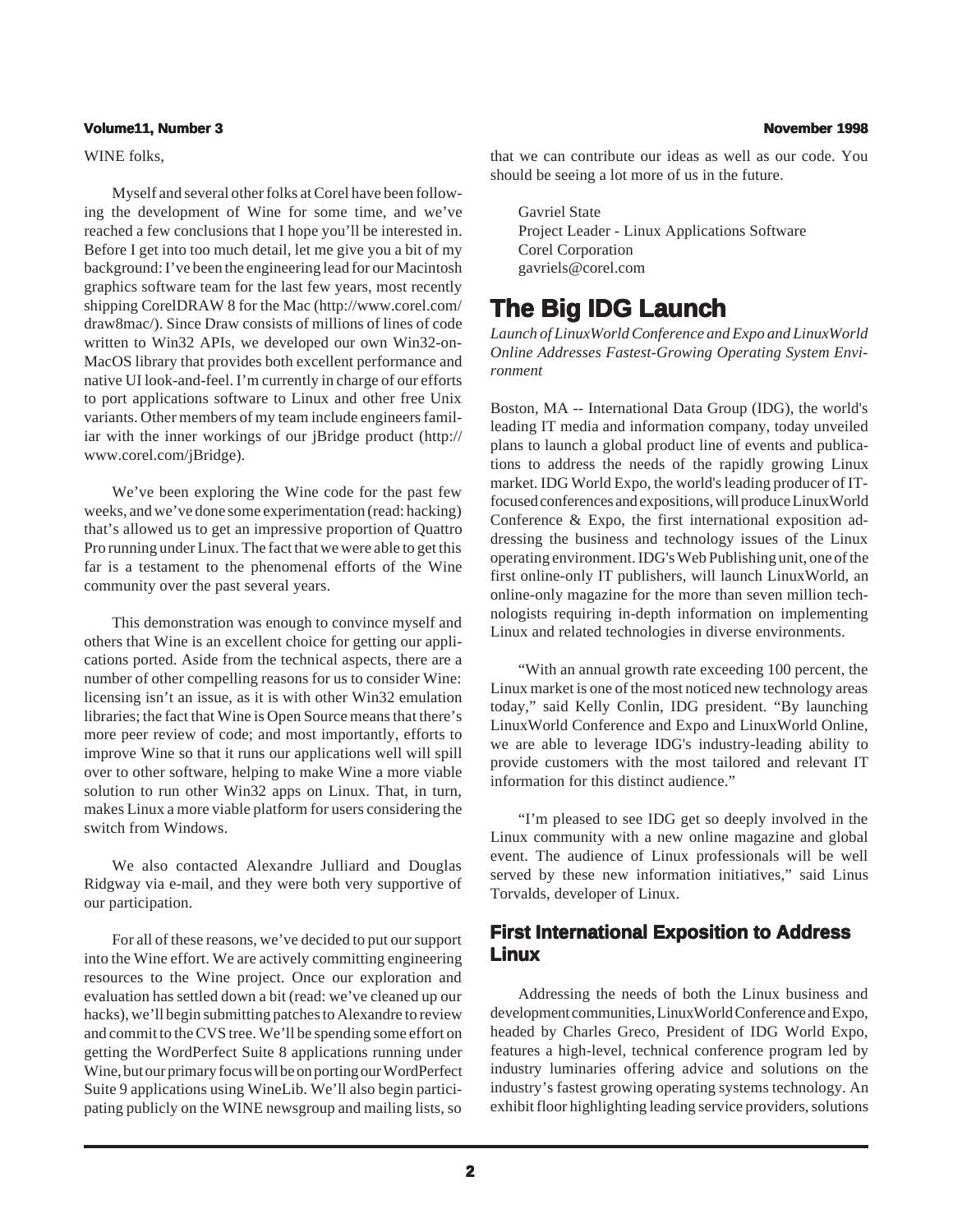integrators, and development organizations -- Pacific HiTech, Enchanced Software, Linux Journal, Knock Software, and Oracle among others -- will also include customized event areas such as Start-up City, Developer Central and Developer Greenhouse, which will spotlight the latest developments and emerging companies in the Linux arena.

The first LinuxWorld Conference and Expo will be held March 1-4, 1999 at the San Jose Convention Centre and is expected to attract more than 8,000 key influencers and adopters of Linux technologies. The target audience includes Linux developers, Fortune 1000 business leaders, enterprise managers, CIOs, service providers, system administrators, software solution providers, computer consultants, and solutions integrators.

"We are eager to participate in this international event dedicated to raising the level of dialogue in the Linux arena," said Bob Young, president of Red Hat Software. "With over seven million users today and growing, there is certainly an increasing demand for Linux-based products and services, but also for knowledge, information and resources. IDG's LinuxWorld is poised to provide a strong foundation for knowledge exchange and information sharing."

## **First Online Publication for the Linux Community**

LinuxWorld (www.linuxworld.com) is the first online publication dedicated to providing an open discussion forum where members of the Linux community can further their understanding of the technical and business issues. Led by Michael McCarthy, President of Web Publishing Inc., LinuxWorld fills the technical and strategic needs of this rapidly growing market with a mix of in-depth technical information, real-world scenarios of Linux in the enterprise, features, reader forums, product reviews, reader-submitted links, and guidance for making purchasing decisions. LinuxWorld will go "live" in mid-October, but a portion of the site is currently available for reviewing ad rates, requesting subscriptions to e-mail alerts, and finding editorial contact information. "The expansion of our global product line with the new LinuxWorld initiatives today in the US, and, later, in other countries is further testament to our ability and commitment to reach customers around the world with powerful information resources in every prominent IT segment," said Kelly Conlin.

## **About IDG**

Headquartered in Boston, International Data Group (IDG) informs more people world wide about information technol-

#### **November 1998 Volume 11, Number 3**

ogy than any other company in the world. With annual revenues of \$2.05 billion, IDG is the leading global provider of IT media, research, conferences and expositions. IDG publishes more than 290 computer newspapers and magazines and 700 book titles in 75 countries, led by Computerworld/Infoworld, Macworld, Network World, PC World, Channel World, and the ??For Dummies? global product lines. IDG offers online users the largest network of technology sites around the world through IDG.net (http:// www.idg.net), which comprises more than 225 targeted web sites in 55 countries. IDG is also a leading producer of 168 computer-related expositions in 35 countries, and its research arm, International Data Corporation (IDC) provides computer industry research and analysis through 49 offices in 41 countries world wide. Company information is available at http://www.idg.com.

## **Microsoft Targets OSS Model**

There has been a great deal of fuss in the last few days over a Microsoft memo leaked to Eric S. Raymond which focuses on the Open Source Software (OSS) model of software development. The full memo can be found at http:// www.tuxedo.org/~esr/halloween.html, along with commentary by Eric.

He wrote to Slashdot.org, "The Wall Street Journal called me less than an hour ago to quiz me about the Halloween Document.

I gave them the sound bites they were looking for. In the process I found out that they've already talked with Microsoft — and Microsoft has officially admitted that the memorandum is genuine!

This fact should become public knowledge no later than tomorrow evening (Nov 3) when the WSJ story runs.

As you peruse your WSJ tomorrow, the distant noise you hear will be me — laughing my butt off at the people who leapt to accuse me of having been hoaxed, or even of perpetrating the hoax myself."

For those that can't wait, news.com is also confirming it.

## **Informix and Apropos Deliver Solution to Retailer Jay Jacobs**

MENLO PARK, Calif.—(BUSINESS WIRE)—Nov. 3, 1998—Informix(R) Corporation (Nasdaq:IFMX - news), the technology leader in enterprise database-powered solutions, and Apropos Retail Management Systems, a leading provider of software for chain retail management for small and mid-